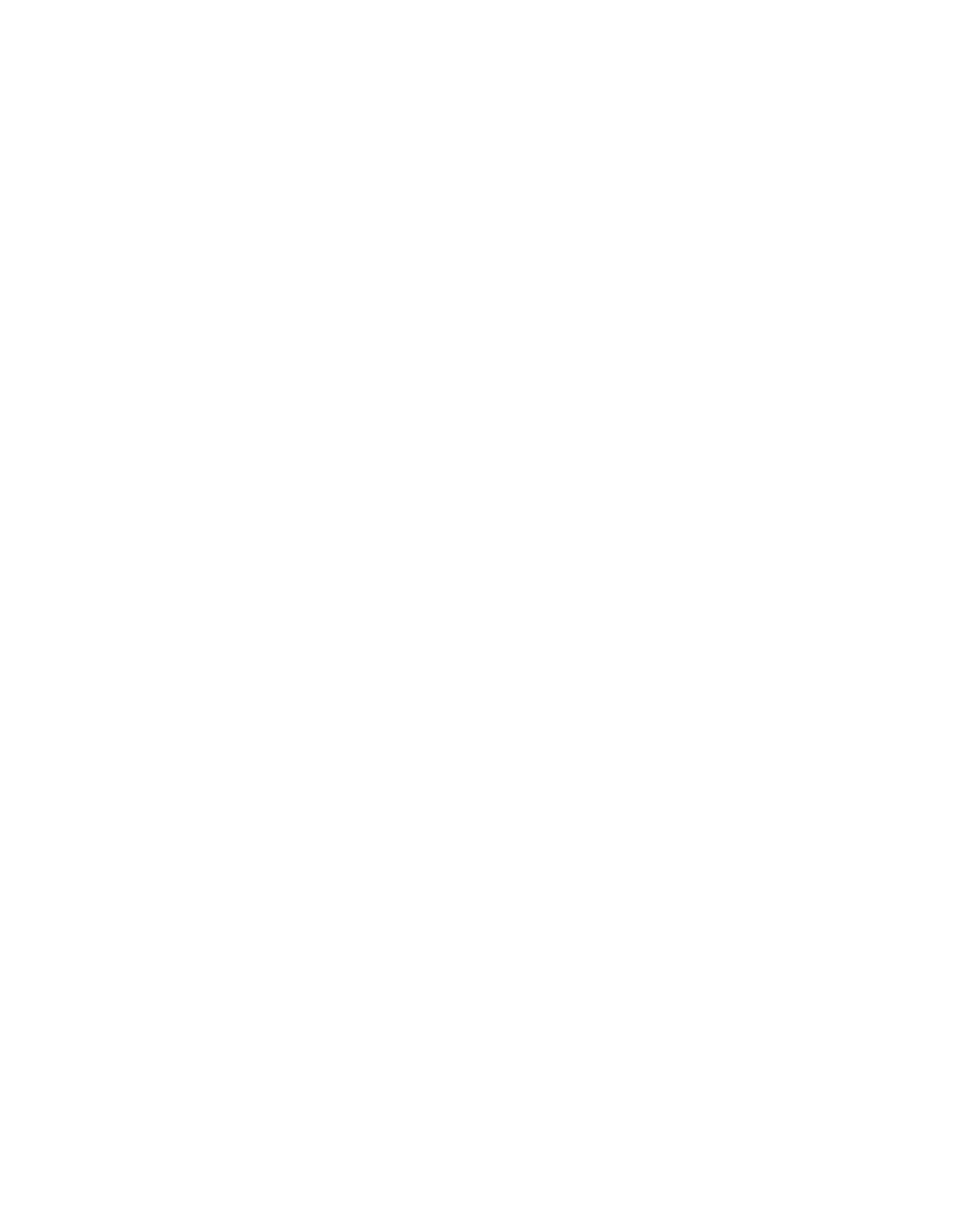Committee to Protect Journalists (CPJ) comun.al, Digital Resilience Lab - Mexico Council of European Professional Informatics Societies (CEPIS) Crypto ID Dotzon GmbH Electronic Frontier Foundation Electronic Privacy Information Center (EPIC) Element Prof. Dr. Elena Andreeva, TU Wien Encryption Europe Encrypt Uganda Global Partners Digital Hans Peter Dittler, ISOC.DE Prof. Dr. LL.M. Indra Spiecker Internet Society Internet Society Brazil Chapter Internet Society Catalan Chapter Internet Society Ghana Chapter Internet Society German Chapter (ISOC.DE e. V.) IP.rec - Law and Technology Research Institute of Recife J. Alex Halderman Professor, Computer Science and Engineering, Director, Center for Computer Security and Society, University of Michigan JCA-NET Jon Callas, Director of Technology Projects, Electronic Frontier Foundation Prof. Dr. Kai Rannenberg, Chair of Mobile Business & Multilateral Security, Goethe University, **Frankfurt** Prof Kapil Goyal, Alumni Fellow, Asia Pacific School of Internet Governance Kimmo Halunen, Professor, University of Oulu LAYLO L Jean Camp, Professor of Computer Science and Informatics, Indiana University Lorraine Kisselburgh, Purdue University

Collaboration on International ICT Policy for East and Southern Africa (CIPESA)